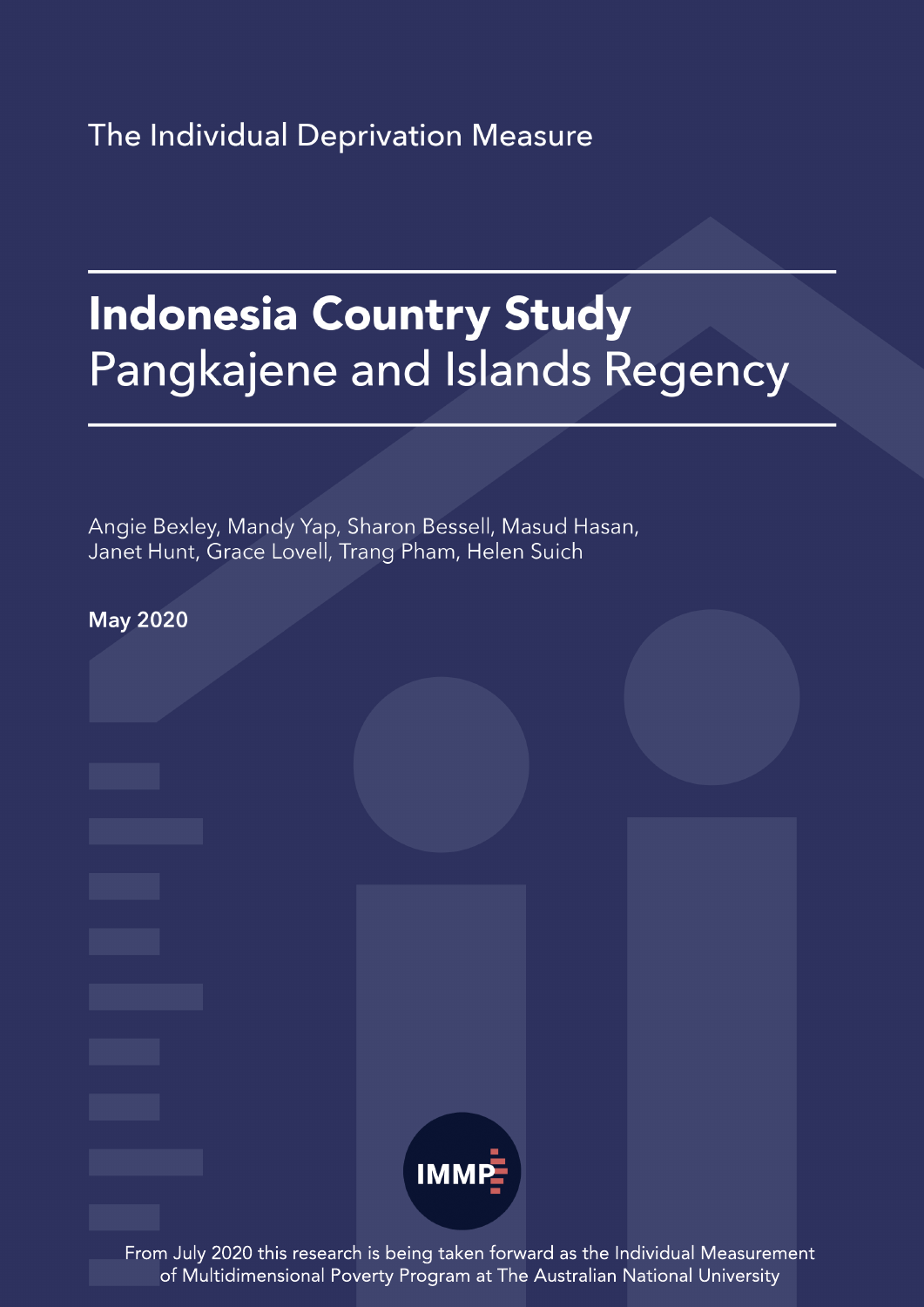# Executive summary

The Individual Deprivation Measure (IDM) is a new, gendersensitive and multidimensional measure of poverty. It assesses deprivation at the individual level across 15 dimensions, resulting in rich information about patterns of deprivation, including which social groups are particularly deprived.

The information presented in this report is based on the responses of 2881 people in Pangkep. Surveys were undertaken across the province, including in the remote islands about which little data are available.

The IDM study in Pangkep reveals the ways in which gender and age shape patterns of deprivation. While women were more deprived in some dimensions, multidimensional poverty overall appears to be gendered rather than feminised. That is, both women and men experience poverty, but in different ways, reflecting gendered roles and responsibilities. Poverty is also generationed and the nature and depth of poverty is shaped by both age and gender.

Unlike many assessments of poverty, the IDM survey asks questions that are designed to capture gendered deprivation. For example, women are asked whether they had access to sanitary products during their last period. In Pangkep, over 6 percent reported that they had not used a sanitary product.

In Pangkep, multidimensional poverty plays out in complex ways according to gender, age geographic location and region. It is deepest in the islands, and is experienced most acutely by women in the islands.

#### Food

Food insecurity is a persistent concern for both women and men in Pangkep, with 44.1 percent of respondents in rural areas and 27.5 percent in urban areas worried about running out of food. Food deprivation was experienced by both women and men, and most acutely by women living in the islands. In regard to food security, availability and quality, respondents from the islands were consistently more deprived than those in other regions. While both men and women faced deprivation, women in the middle age cohort – those likely to have the greatest caring responsibilities for their families – were the most likely to be unable to eat healthy, nutritious food due to a lack of money. Men, particularly in rural areas, were the most likely to skip meals.

#### **Water**

Access to clean water remains a major challenge for people in Pangkep, with over 60 percent of respondents using untreated drinking water. Respondents from rural areas, particularly the islands, were the least likely to have access to treated drinking water. While most respondents had access to sufficient domestic water, 2.3 percent did not. The lack of domestic water sources creates time and health burdens as people must collect water. In rural areas, over 30 percent of applicable respondents reported being responsible for water collection, with women more likely than men to have this responsibility.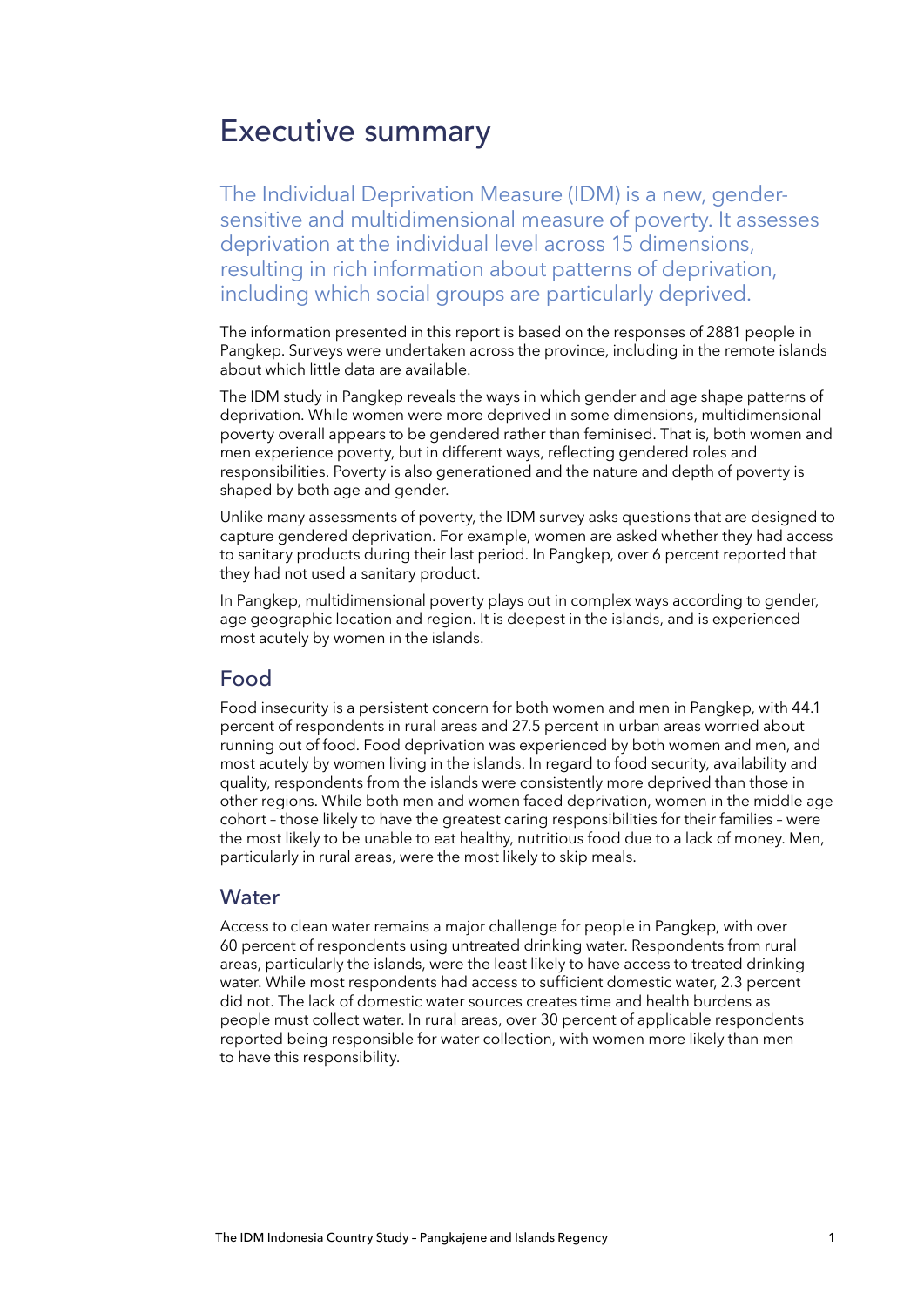# **Shelter**

The condition of housing is significantly better in urban than rural areas. Nearly 50 percent of respondents reported that their houses had problems, such as a leaking roof, holes in the walls or unsafe structure. Security of tenure is a major issue in regard to housing. In Pangkep, women were more likely than men to report that their ownership was not recognised, and respondents in rural areas were more likely than those in urban areas to report their ownership was not recognised. This problem was most acute in the mountain regions.

Female respondents in both urban and rural locations were worried about being evicted or forced to leave home, with women in the islands most concerned about this. While 64.2 percent of respondents reported always or mostly being able to pay their rent or mortgage on time, 35.8 percent reported being able to pay their rent or mortgage only sometimes. Respondents in the youngest age cohort (42.9 percent) were the most likely to report only being able to pay their rent or mortgage sometimes, while nearly one-third of people in the middle age cohort could only pay their rent sometimes.

Slightly more women than men reported over-crowding in their homes, with women in the middle age group the most likely to report this problem.

#### Health

Overall, health problems are widespread, with mental health presenting a particular challenge. Nearly two-thirds of respondents reported feeling worried, nervous or anxious. Just over 22 percent of respondents reported experiencing depression. Women, particularly in the middle age cohort, were more likely to report daily experiences of feeling worried, nervous or anxious. Daily experiences of feeling worried, nervous or anxious were more prevalent in rural areas. Men were more likely to report daily and weekly feelings of depression. This was especially the case for men in the youngest age cohort and men from rural areas.

Just over 30 percent of respondents reported at least one physical health problem. Men in the youngest age cohort were most likely to have one reported health problem, however women in the oldest age cohort were the most likely to report two health problems. Multiple health problems were more prevalent among rural areas, particularly the islands.

Just under 10 percent of respondents reported health problems due to exposure to smoke and fumes from cooking fuel. Women were the most likely to report health problems due to smoke and fumes. Health problems due to smoke and fumes were most likely to be reported by those in the youngest and oldest age cohorts.

Health care is reasonably accessible in Pangkep, but respondents reported problems with the services provided. Respondents from each age cohort reported long waiting times.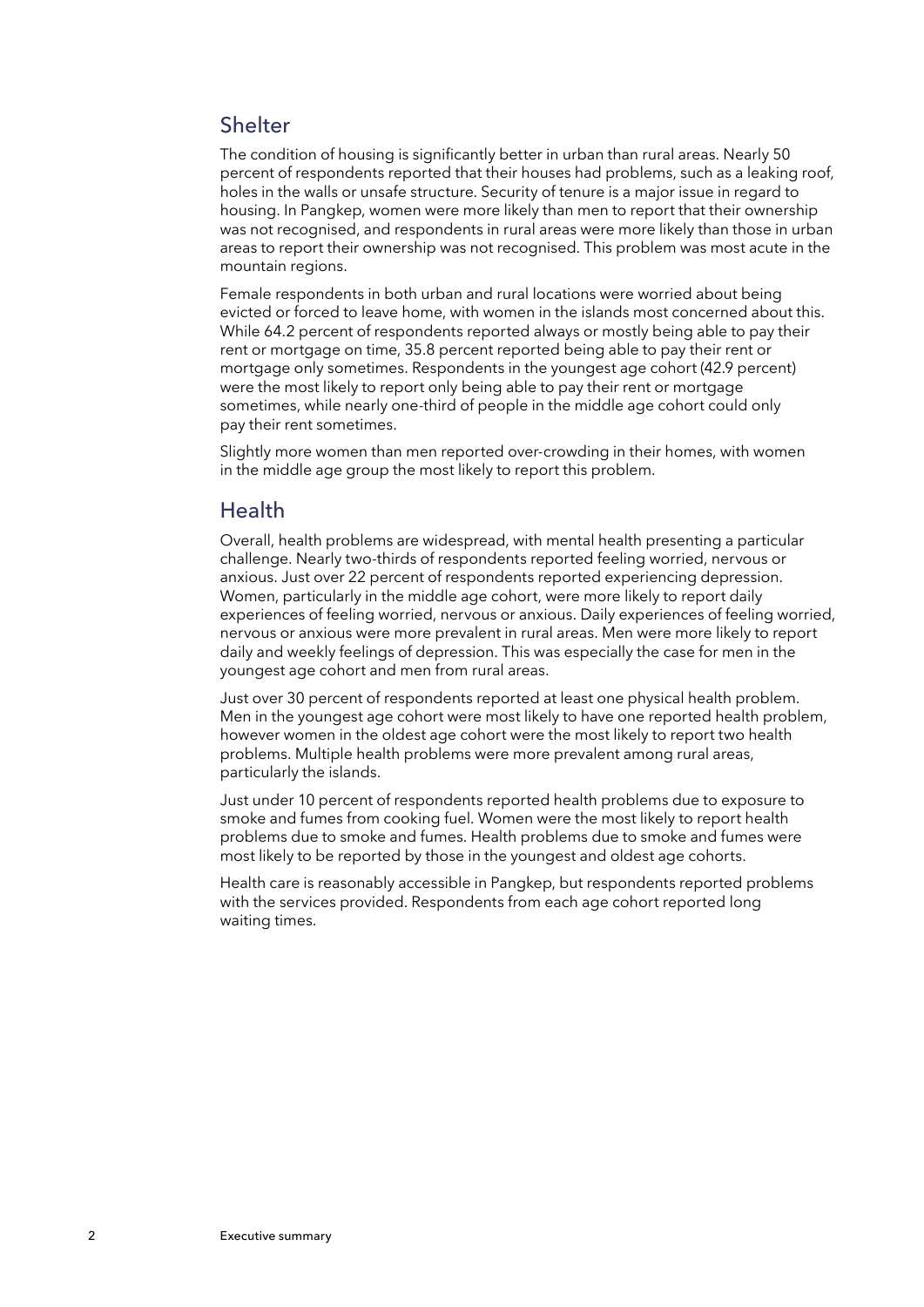# Education

Education levels across the population in Pangkep remain low. A total of 9.5 percent of women and 6.8 percent of men reported having no education, and 46.8 percent of women and 45.2 percent of men reported primary school as their highest level of education. Men were more likely than women to have secondary education as their highest level attended. Notably, however, women were more likely than men to report vocational education or university as their highest level attended. People in the oldest age group were far more likely to have no education. Respondents in rural areas had lower levels of education than those in urban areas. Those from the islands were the most disadvantaged, with over three-quarters reporting no schooling or only primary education.

Literacy levels are low and there are clear patterns of inequality. The likelihood of being able to read decreases with age, as might be expected, and women in the oldest age cohort were the most deprived in reading. Writing ability was low, with over 22 percent of respondents unable to write at all. Women were less likely to be able to write than men, and, again, women in the oldest cohort were the most deprived. Respondents in rural areas were less likely to be able to write than those in urban areas. Women living in the islands were highly deprived, with 90 percent unable to write.

Of those who had attended primary school as the highest level of education, 88.5 percent were not able to write. Strikingly, 62.7 percent of respondents who had attended secondary school were unable to write.

Numeracy is low, with over one-quarter of respondents unable to provide a correct answer to the addition and subtraction task, and almost 55 percent unable to give a correct answer to the multiplication and division problem. Respondents in the oldest age cohort were least likely to provide correct answers to mathematical questions. In the middle and oldest age cohorts, women were less likely than men to be numerate. However, in the youngest cohort, women were more likely than men to give correct answers to mathematical questions. Women in the oldest age cohort and were the most deprived in both literacy and numeracy.

#### Energy

Over 15 percent of all respondents in Pangkep used polluting forms of energy as their main energy source for cooking, with polluting energy far more common in rural areas. Just over 7 percent of respondents reported not always having energy for lighting, with respondents in the island regions, particularly men, more likely to report this. Women in the middle age cohort had the greatest responsibility for collecting fuel for energy.

#### Sanitation

Over 22 percent of respondents reported having no access to toilet facilities, with the proportion increasing to nearly 55 percent in the islands. Respondents from rural areas were three times as likely as those from urban areas to use public toilets. Only 30.5 percent of respondents from the islands had private toilet facilities.

One-quarter of all respondents had no handwashing place in their house or yard, with those from rural areas the most deprived. In the islands, 58.9 percent of respondents had no place to wash their hands in their house or yard. During menstruation, 5.6 percent of female respondents were unable to wash and change in privacy. This was most pronounced for those in the islands.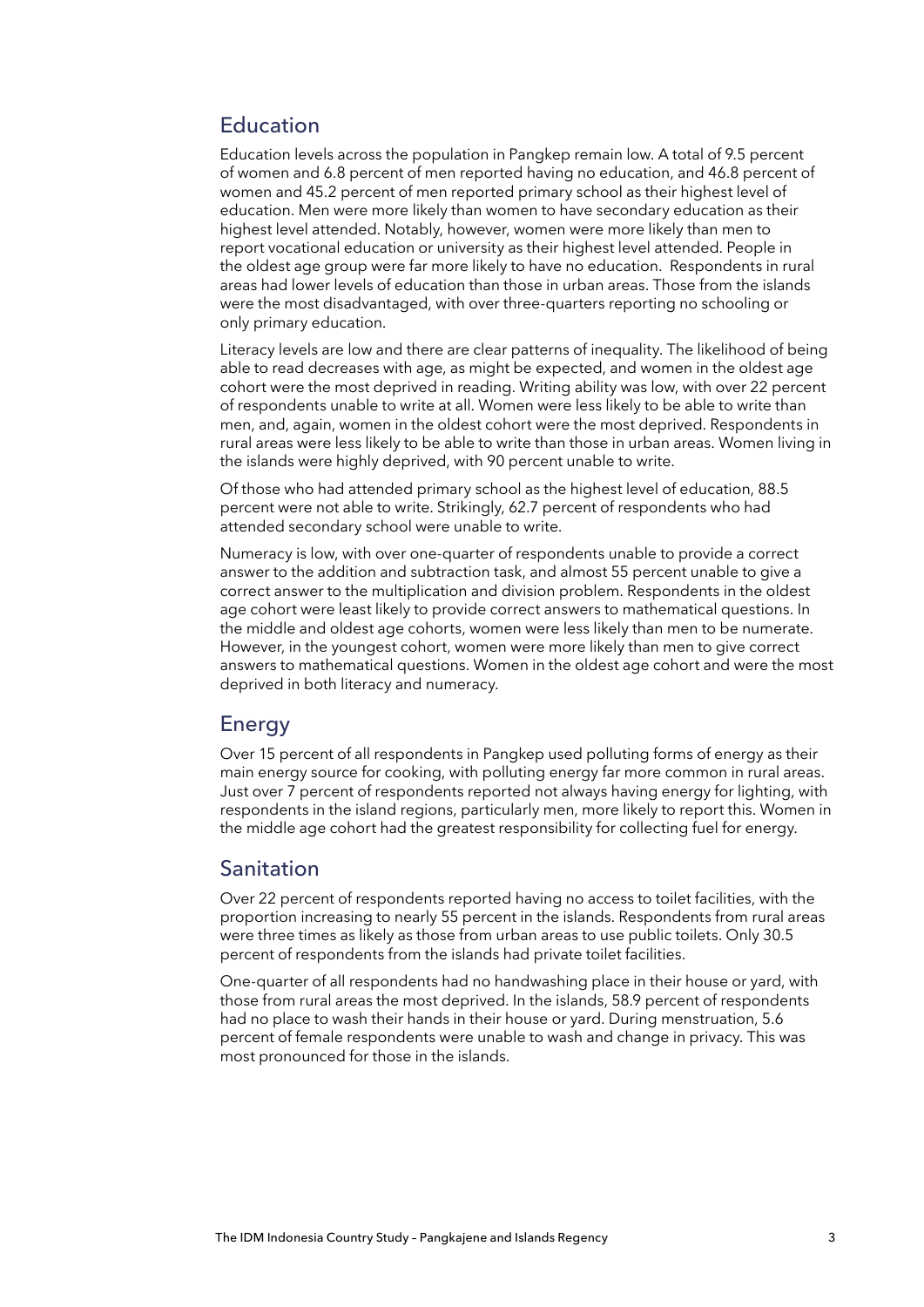# Relationships

Respondents in the oldest age cohort were almost twice as likely as those in the youngest cohort to depend on others to help provide or pay for basic needs, with women in the oldest age cohort significantly more dependent than men in this cohort. Women in the oldest age cohort and respondents from the islands were least likely to report being able to return a favour.

Men were more likely than women to attend community events, and respondents from the islands were more likely than people in other regions to attend community events. Women in the lowlands were the most likely to miss social activities due to lack of sanitary products, while women from the islands were the most likely to miss social activities because of shame, stigma and taboo associated with menstruation.

# Clothing

A total of 7.5 percent of respondents in Pangkep did not own at least two sets of clothing appropriate for their needs. Respondents in the islands were the most deprived across all indicators of clothing adequacy. Men in the youngest age cohort and respondents living in the islands were the most likely to experience clothing deprivation, and to have poor protection from their clothes. Respondents in the oldest age cohort, particularly women, were least likely to have everyday clothing and formal clothing appropriate for public appearance.

More than a quarter of male respondents did not have at least two pairs of shoes, compared with 15 percent of women. Men in the oldest age cohort experienced greatest deprivation in terms of shoes.

Almost 7 percent of women reported not using any sanitary products during their last period. Disparities between rural and urban areas were striking, with 8.2 percent of women in rural areas and 1.4 percent in urban areas not having access to sanitary products. Women in the islands were most deprived, and women in the middle age cohort were less likely to have access to sanitary products than those in the youngest cohort.

# Family planning

Almost half of all men and women in Pangkep did not use any method to avoid or delay having children, and 9.3 percent did not know of any method. Family planning is overwhelmingly the responsibility of women, with 43 percent of women personally using contraception, compared with 8.2 percent of men. Contraception use was most common among women in the middle age cohort. Knowledge of contraception was lowest among the youngest age cohort, with almost half reporting not knowing any methods of contraception. More men than women reported having no need for contraception, and far more women than men identified problems relating to methods of contraception as the main reason for not using it.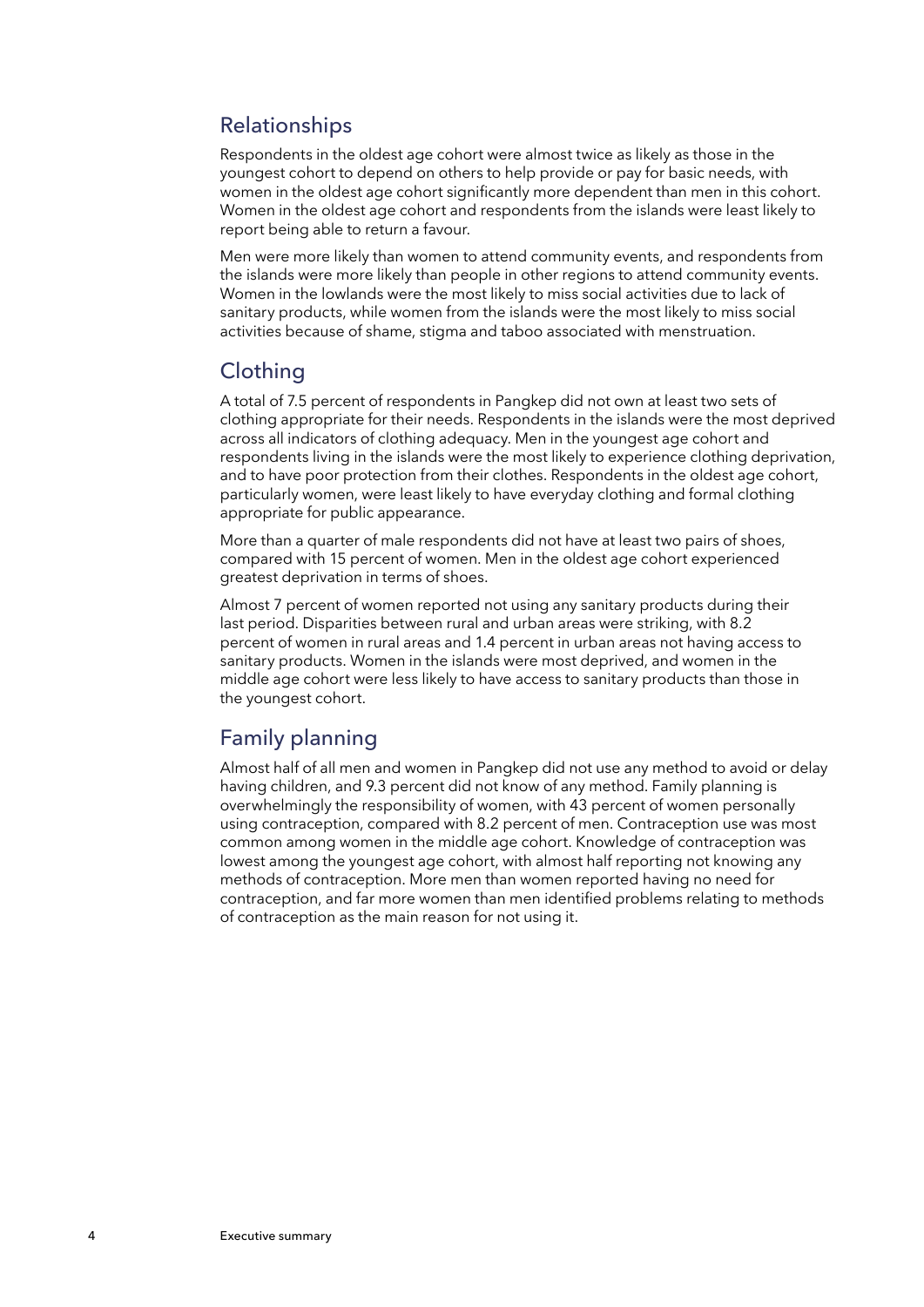# Environment

In reporting environmental hazards, respondents in urban areas were more likely than those in rural areas to report pools of water where mosquitoes and other diseasecarrying insects breed, and rubbish near their homes. Respondents living in the islands were the most likely to report multiple environmental problems, including air and water pollution and rubbish sites near their homes. More respondents in rural than urban areas reported water pollution near their homes.

Almost 90 percent of respondents reported feeling safe from the threat of crime while home alone. Respondents in the islands were more likely to report feeling unsafe when at home alone. More women than men reported never being home alone. Most respondents also reported feeling safe walking alone in their neighbourhood. More women than men reported never walking alone in their neighbourhood.

Nearly a third of respondents reported collecting non-cultivated resources, with men far more likely than women to report collecting resources. Those in the youngest age cohort were more likely than other age groups to report collecting resources. Of those who collected natural resources, one-quarter reported that the availability of the main resource for collection was not enough to meet their personal or household needs. Men overall and people in the youngest age cohort were the most likely to report not having enough resources.

#### Voice

In regard to voice in the community, women were less likely than men to raise their concerns with local leaders, and more likely to believe that their concerns would not be taken seriously by local leaders. Respondents from rural locations were more likely than those from urban locations to believe that local leaders would take their concerns seriously. Men in the mountains were the most likely to raise concerns with their local leaders, and women from the islands were least likely to raise concerns with their local leaders.

In regard to personal control over decision-making, women, particularly women in the youngest age cohort and women from the islands, were the most likely to have been prevented from working or seeking work outside the home to earn income. Respondents in the youngest age cohort were more likely than those in the middle and oldest age cohorts to have been prevented from seeing friends and family and from working or seeking work outside the home to earn income. They were also the most likely to have to ask for permission before spending money on household expenses. Respondents in rural locations were more likely than those in urban locations to require someone else's permission to spend money on household expenses.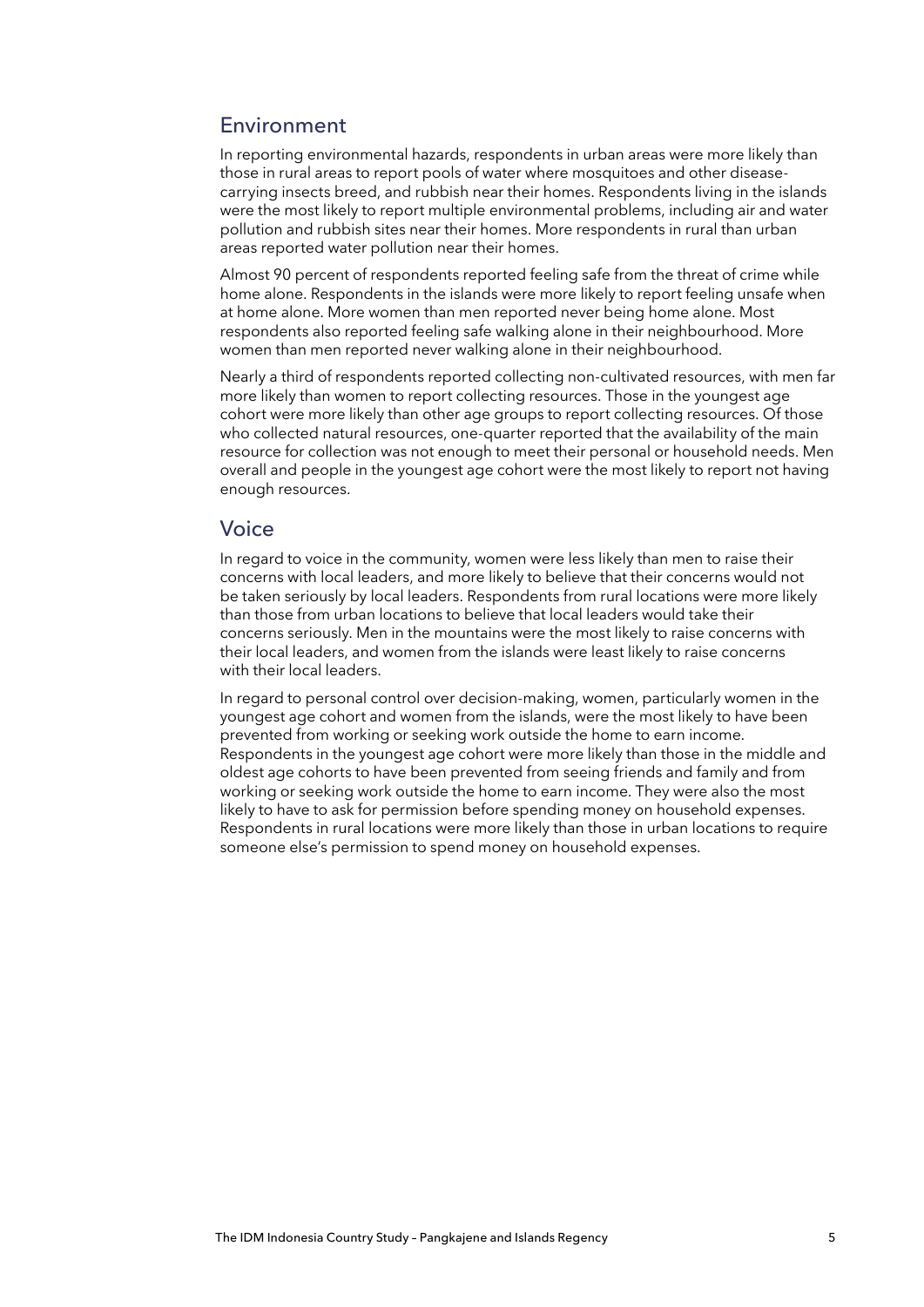#### Time use

Over half of all respondents reported being in both paid work and unpaid domestic work and care. Around 28 percent reported doing unpaid domestic work and care only, and just under 10 percent reported being in paid work only. More women than men were engaged in both paid work and unpaid domestic work and care, and more women were engaged only in unpaid domestic work and care. Women performed the greatest share of unpaid domestic work and care. Men were far more likely than women to report being in paid work only, and were also more likely to spend no time in paid work or unpaid domestic work and care. Men from the islands were the most likely to report not being engaged in paid or unpaid work.

The widest gender gap in time spent in both paid and unpaid work was within the youngest age cohort, with 53.7 percent of women compared to 36.2 percent of men undertaking both forms of work. In the middle age cohort, 66.3 percent of women and 58 percent of men undertook both forms of work. In the oldest age cohort, 47.3 percent of women and 39.8 percent of men performed both paid and unpaid work. Typically, women spent 12 hours per day in paid and unpaid work – 2.5 hours more than men.

Women, particularly in the middle age cohort, were substantially more likely than men to report having a child in their care while undertaking 50 percent or more of their activities.

#### Work

The majority of respondents (82.7 percent) worked in the informal sector. Respondents working 0-34.99 hours per week were most likely to want to continue with the same hours. Respondents who reported wanting to work more hours generally cited the need for more money as the reason. Of the respondents who wanted to work fewer hours, health issues were cited as the main reason.

Men, particularly those in the middle age cohort and those in rural areas, reported the most work-related injuries. 7 percent of respondents reported experiencing an injury with a permanent effect while doing paid work. Feeling that paid work is humiliating was most likely to be reported by men, particularly those living in the islands.

Women, particularly in the middle and youngest age cohorts, were far more likely than men to experience injuries while doing unpaid work. Men were more likely than women to have experienced humiliating treatment while performing unpaid work. Across the age groups, the youngest cohort was the most likely to have experienced humiliating treatment. Women in the oldest age cohort were the most likely to feel that their unpaid work was not valued by other household members.